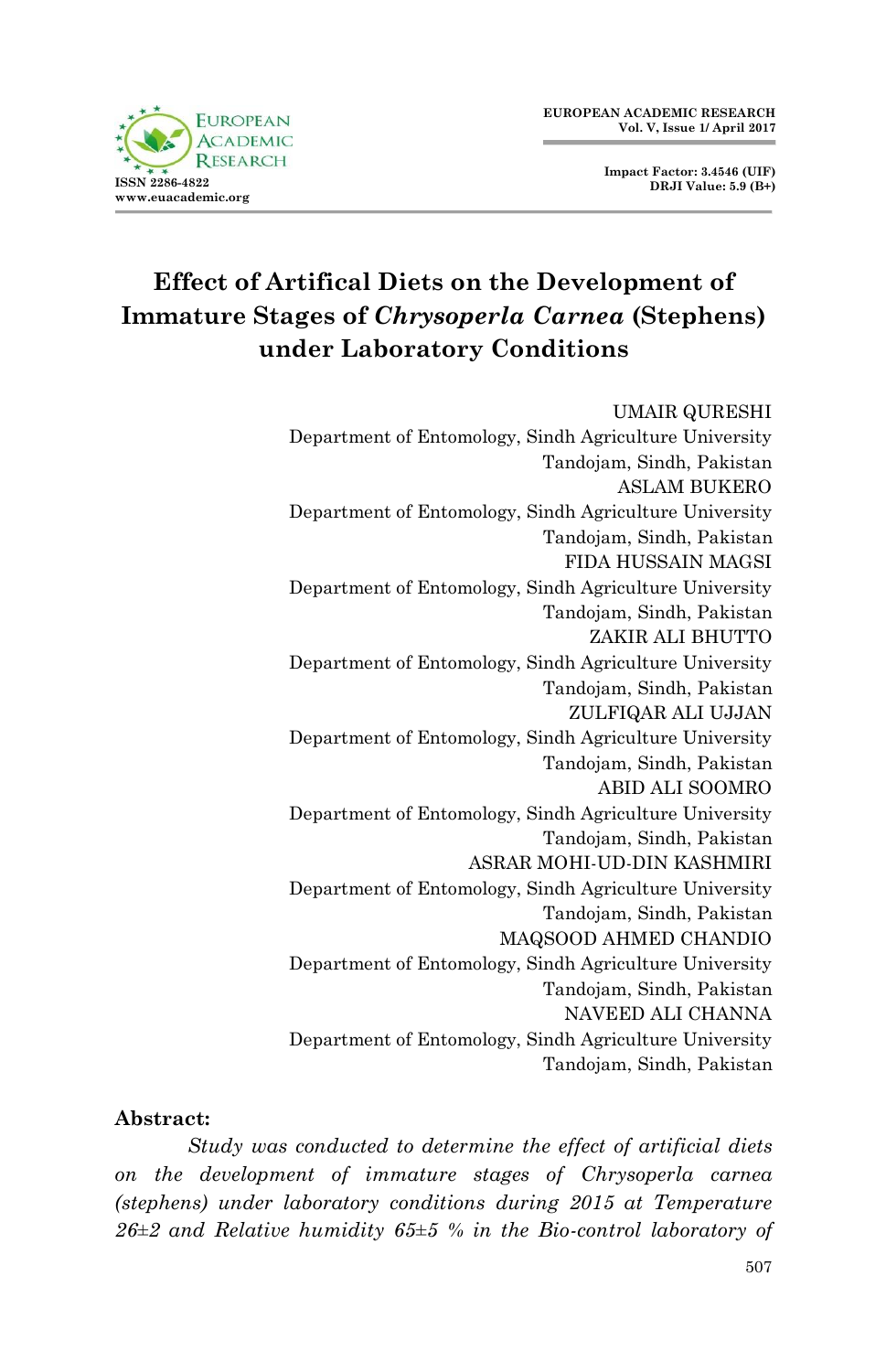*Entomology Department, FCPT, SAU, Tandojam. The artificial diets from jelly of different flavors were prepared. Five treatments i.e.*  $T_1 =$ *Mango jelly, T2 = Banana Jelly, T3 = Pudding T4 = Mix jelly (Banana jelly 10 g+3 g egg whitish+3g Yeast+80 ml water) and T5 = Control (eggs of S. cerealella). The result presented that first instar larvae of C. carnea survived on different artificial diets in plastic tube as well as glass tube. Maximum larval development was recorded 12.08 ± 1.08*  and  $10.5 \pm 1.11$  days reared in plastic and glass tube on diet  $D_4$ , *followed by diets D1, D<sup>2</sup> and D3, respectively. The third instar larva not survived longer in both plastic and glass tube. Similarly minimum development time was observed*  $8.6 \pm 0.56$  and  $8.5 \pm 0.76$  days reared *in plastic and glass tube on diet D<sup>5</sup> (control), whereas, the pupal period was seen*  $1.8 \pm 0.77$  *and*  $5.3 \pm 1.33$  *days reared in plastic and glass tube on same diet. The results further revealed that when second instar larvae of C. carnea reared on artificial diets in plastic and glass tube it indicated the maximum larval development was recorded 13.10 ± 1.03 and*  $10.2 \pm 1.12$  *days reared on diet*  $D_4$  *followed by diets*  $D_4$ ,  $D_1$  *and*  $D_3$ *, respectively. Similarly, third instar larvae not lined more in both plastic and glass tube and not transformed into subsequent stage.* 

**Key words**: Chrysoperla carnea, artificial diets, development, temperature, humidity.

#### **INTRODUCTION**

The common green lacewing, *Chrysoperla carnea* (Stephens) Order "Neuroptera" is predator of soft bodied insects. A group of insect having soft bodies, two pairs of similar wings (roof like) along with abdomen and biting mouth parts consisted in this order. A large colony of aphids in the tropics found rarely. Five hundred aphids may demolish by one larva in life, there is no doubt that in natural control of homopterous pests they play major role [2]. Lacewing species are broad habitation and 1200 species are known worldwide. Among these the common species are: *Chrysoperla carnea* (Stephens),*C. plorabunda* (Fitch), *C.*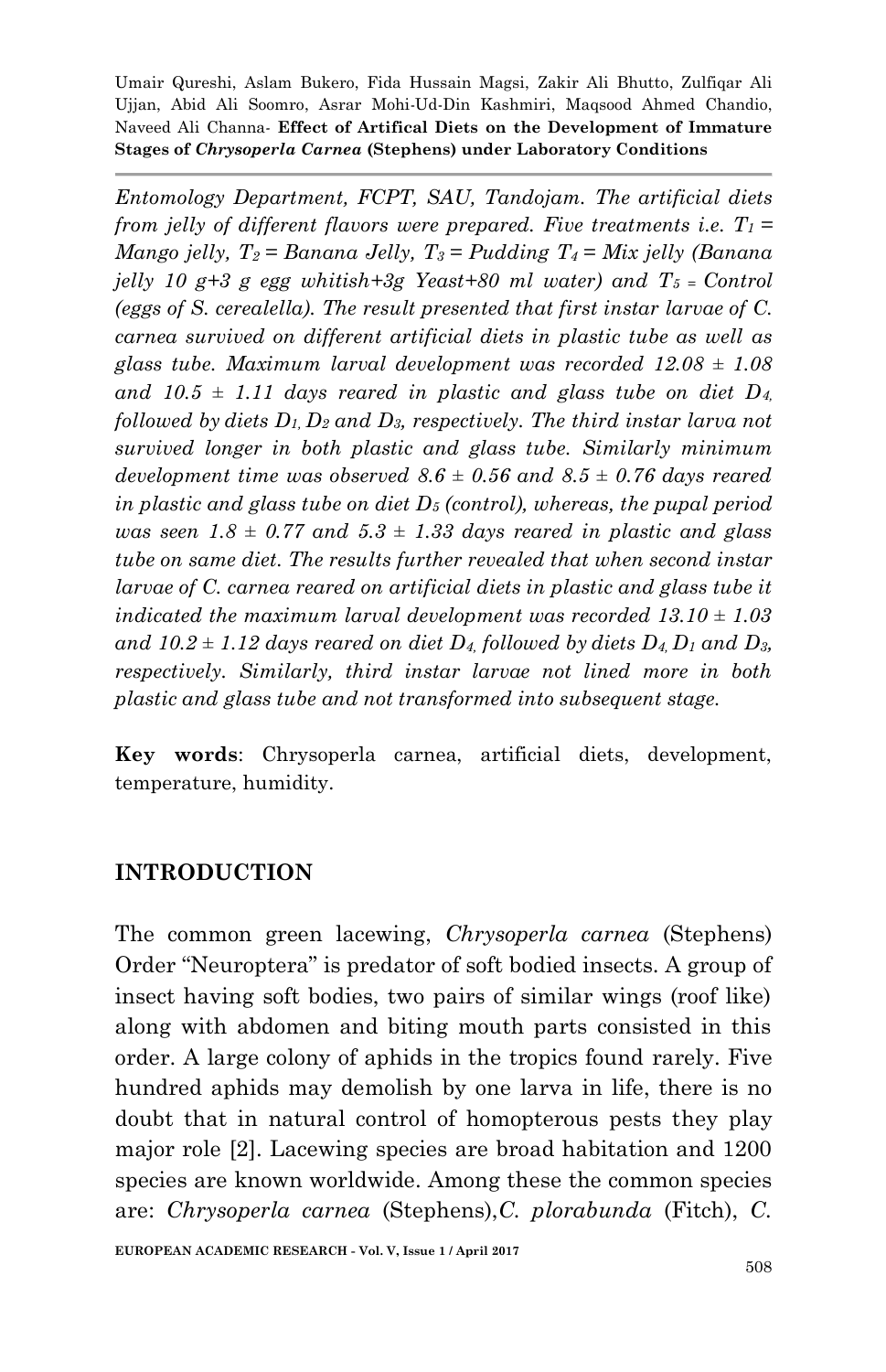*rufilabris* (Burmeister), *C. mediterranea* (Hölzel), *C. oculata* (Say),*C. johnsoni* (Henry , Wells and Pupedis), *C. adamsi* (Henry, Wells and Pupedis), *C. nigricornis*, *C. downesi* (Smith),*C. lucasina* (Lacroix), C. comanche (Banks), *C. Formosa* (Brauer), C .pallens (Rambur),C. mohave (Banks), *C. scelestes*  (Banks). *Chrysoperla* spp. *C. lacciperda* (Kimmins) Especially *C. carnea* and *C. rufilabris*, by producers and suppliers these are sold commercially [1] provided for controlling the arthropods insect pest.

The example of the species which are not predacious in adults stage is *C. carnea,* while in some species adults are predators, larval stage is predatory stage [3]. *C. carnea* larvae are commonly known as social predator and also known as aphid lion, generally *C. carnea* eats 100-600 aphids [6]. Lacewing adults generally feed on nectar juice, pollen and honeydew of aphids. Adults of *C. carnea* have pale green to golden or copper-colored eyes about 12-20 mm long antennae. Adults having delicate body, pale green wings which are transparent. *C. carnea* has special characteristics of fluttering flights and mostly they are active at evening and night time [8]. Adults may fly 3 to 4 hours having strong flight urge. Eggs are oval shaped laid singly at the tip of silken stalks, initially pale green, turned grey in 2-3 days. Eggs hatch after 6-7 days. Larvae are active, having three instars, grey or brownish, with well-developed legs. At the time of prey lacewing sucks the body fluid of prey with the help of pincers. Larvae of lacewing grow from less than 1 mm to 6-8 mm. Third mature instar of larvae moves round in silken cocoon in hidden places and pupates inside the cocoons. Lacewing adults emerge in 8 to 10 days. There are two to several generations in a year [10]. Green lacewing, *Chrysoperla carnea* (Stephens) (Chrysopidae: Neuroptera) is considered as predator of soft bodied insects mostly aphid species. Larva of this predator feed on insect eggs, arthropods including mealy bugs, jassids, and caterpillars. It is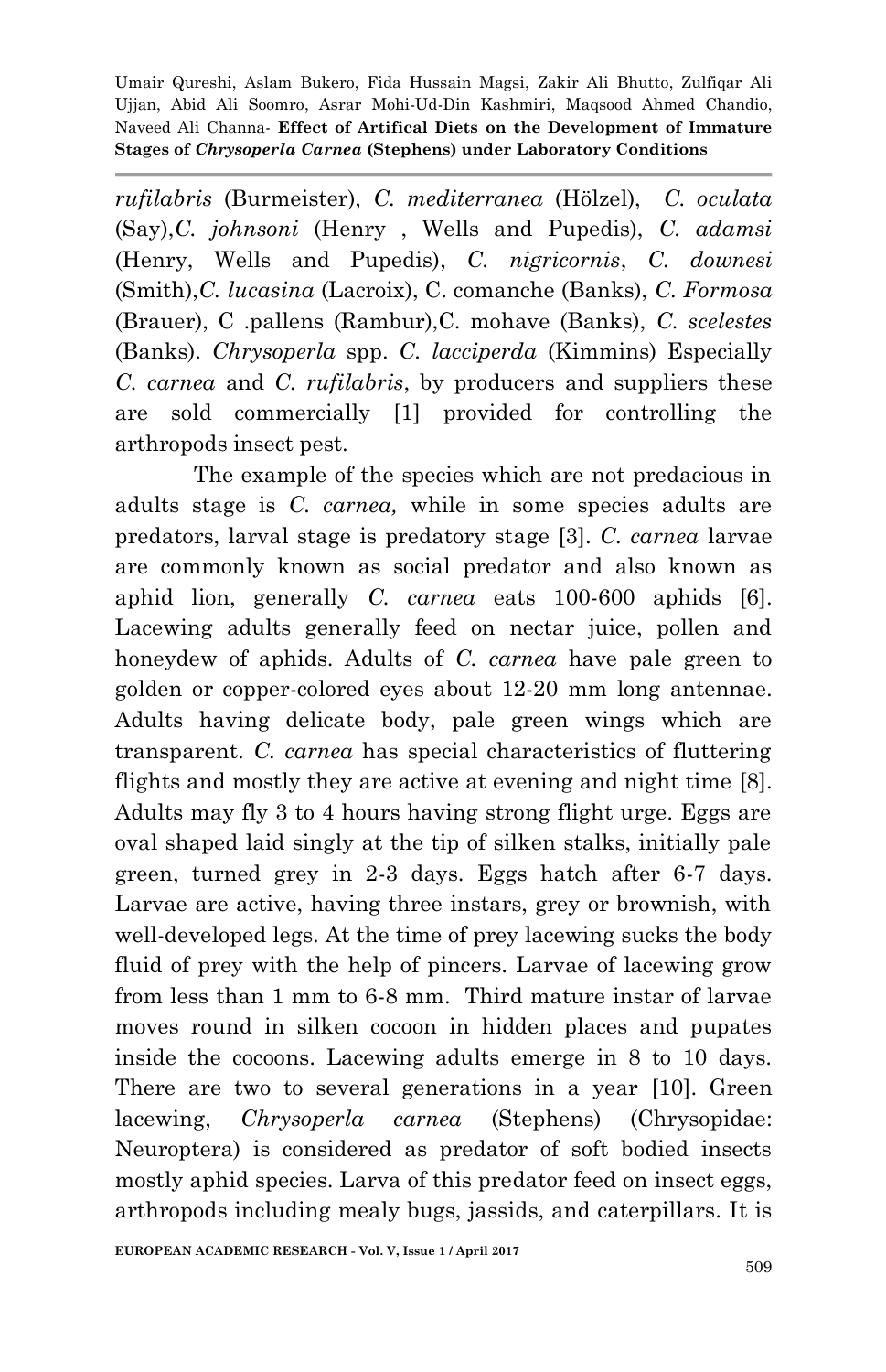used as Bio-control agent [7]. In America and Europe it is mass reared on broad scale as Bio-control agent. Predaceous larvae feed prey through sucking body fluids by sickle shaped mouth parts. Rearing of predator on insect is quiet expensive. Therefore, the need of efforts to develop synthesis diets for *Chrysoperla.*

#### **MATERIALS AND METHODS**

The present study was conducted in the Bio-Control Research laboratory, Department of Entomology, Faculty of crop Protection, Sindh Agriculture University, Tandojam to determine the effect of artificial diets on the development of immature stages of *Chrysoperla carnea* (stephens) under laboratory conditions during 2015 at Temperature 26±2 and Relative humidity 65±5 %. In this experiment we find out most suitable artificial diet for mass rearing of immature stage and development period of *C. carnea*.

In this experiment the materials was used i.e. Glass vials, Plastic vials, Beaker, Measuring cylinder, Weight machine, scissor, Hole needle, Camel hair brush, Lobster, Jelly of different flavors, Eggs, Yeast and Electric boiler. The larvae of *Chrysoperla carnea* was obtained from the stock culture of biocontrol laboratory of the Entomology Department. The experiment was Completely Randomized Design (CRD) with ten replications. The artificial diets from jelly of different flavors were prepared according their prescribed procedure and formulas. Five treatments i.e.  $T_1$  = Mango jelly,  $T_2$  = Banana Jelly,  $T_3$  = Pudding  $T_4$  = Mix jelly (Banana jelly 10 g+3 g egg whitish+3g Yeast+80 ml water) and  $T_5$  = Control (eggs of *S*. *cerealella*). Each larval instar  $1^{st}$ ,  $2^{nd}$  and  $3^{rd}$  were released in the ten plastic tubes and ten glasses vials separately and reared on different jelly diets as well as natural diets (eggs of *S. cerealella*). The diets were changed after 24 hrs. The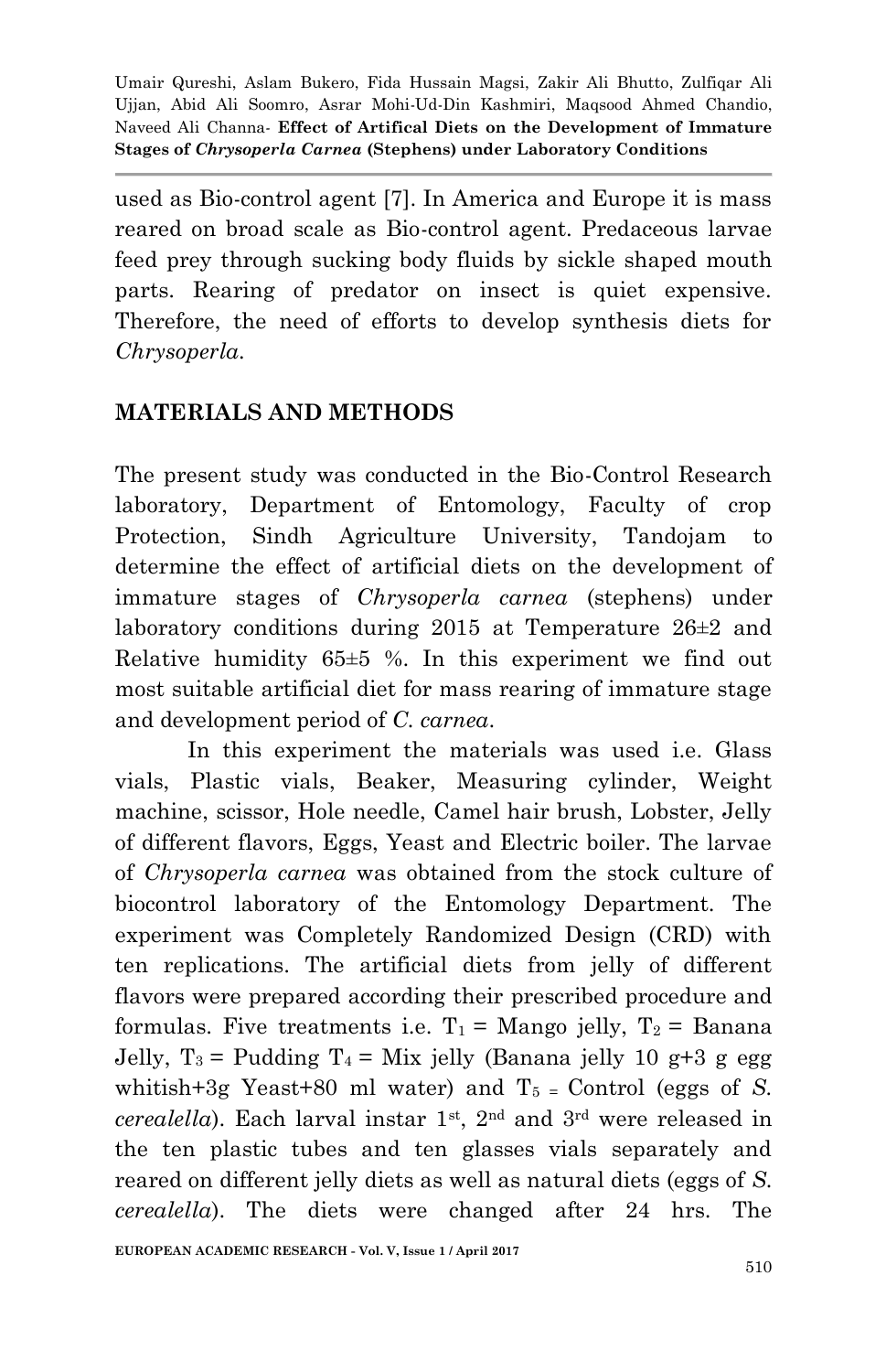experiment was conducted at  $26\pm2$ °C and  $60\pm5$  % RH as reported Ashfaq *et al.,* (2002). The observation was taken daily on the development period and survivor % age of *C. carnea* larvae. The collected data was subjected for statistical analysis by using (Statistix. 8.1) software.

#### **RESULTS**

The result presented in Table 1 indicated that first instar of *C. carnea* survived on different artificial diets in plastic tube as well as glass tube. The first instar lived  $3.4 \pm 1.06$  days followed by  $3.7 \pm 1.11$  and  $4.2 \pm 1.18$  days second and third instar larvae reared on diet  $D_1$  in plastic tube. Similarly, the same cohorts was reared on same diet in glass tube it showed that the first instar survived  $3.5 \pm 1.08$  days followed by  $3.4 \pm 1.06$  and  $2.3 \pm 1.06$ 0.88 days second and third instar larvae, respectively. The third instar no lived longer in both plastic and glass tube and not reached into subsequent pupal stage. The results further showed that the first instar larvae survived  $3.2 \pm 1.08$  days followed by second and third instars  $5.1 \pm 1.06$  and  $0.8 \pm 0.05$ days, respectively, when larvae fed with diet  $D_2$  in plastic tube. In glass tube rearing it was observed that the first instar lived  $3.2 \pm 1.03$  days followed by  $4.6 \pm 1.24$  and  $1.1 \pm 0.61$  days second and third instar larvae, respectively, reared on  $D_2$  diet. The third instar was not survived in both plastic and glass tube and not transform into pupal stage. The results indicated that the first and second instar larvae lived  $4.7 \pm 1.25$  and  $2.2 \pm 0.86$ days, respectively, when larvae fed with diet  $D_3$  in plastic tube. The first and second instar larvae survived  $3.5 \pm 1.08$  and  $1.8 \pm 1.08$  $0.77$ , respectively, on  $D_3$  diet. In this diet second instar not transformed into next subsequent stages in plastic as well as glass tubes. The results further revealed that the first instar larvae of *C. carnea* survived  $3.6 \pm 1.10$  days followed by second and third instars  $7.0 \pm 1.53$  and  $2.2 \pm 0.86$  days, respectively,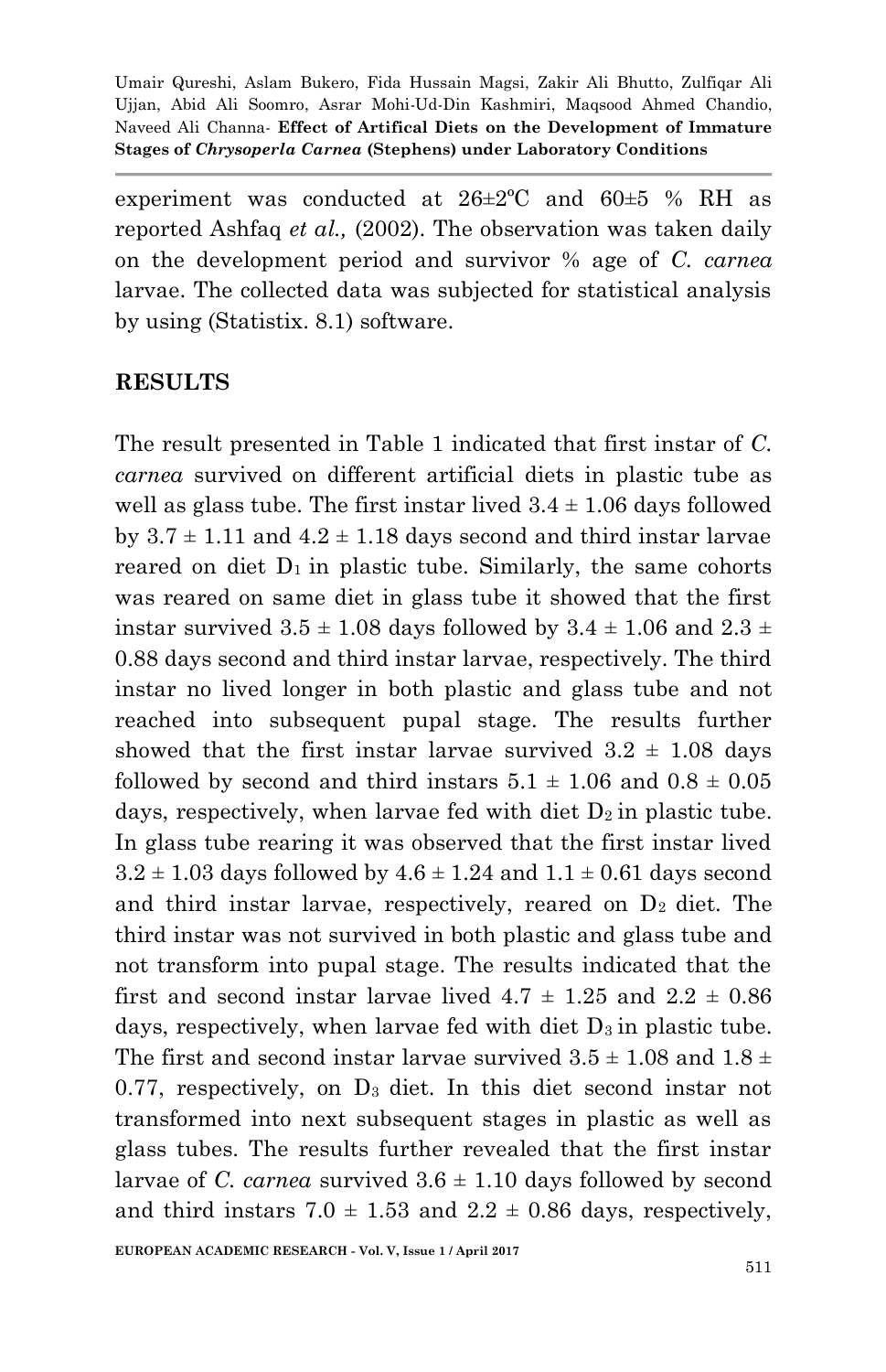when larvae reared on diet  $D_4$  in plastic tube. Similarly, the larval instars reared in glass tube displayed that the first instar survived  $3.7 \pm 1.11$  days followed by second and third instar larvae  $6.2 \pm 1.44$  and  $0.6 \pm 0.45$  days, respectively, when fed with D4 diet. The third instar

| Diets           | Life stages            | Plastic tube   | Glass tube      |
|-----------------|------------------------|----------------|-----------------|
| $D_1$           | $1st$ instar           | $3.4 \pm 1.06$ | $3.5 \pm 1.08$  |
|                 | $2nd$ instar           | $3.7 + 1.11$   | $3.4 \pm 1.06$  |
|                 | 3rd instar             | $4.2 \pm 1.18$ | $2.3 \pm 0.88$  |
|                 | Pupa                   | 0.0010         | 0.0010          |
| D <sub>2</sub>  | $1st$ instar           | $3.2 + 1.08$   | $3.2 \pm 1.03$  |
|                 | $2nd$ instar           | $5.1 + 1.06$   | $4.6 \pm 1.24$  |
|                 | $3rd$ instar           | $0.8 + 0.88$   | $1.1 \pm 0.61$  |
|                 | Pupa                   | 0.0010         | $0 \pm 0.00$    |
| $\mathbf{D}_3$  | $1st$ instar           | $4.7 \pm 1.25$ | $3.50 \pm 1.08$ |
|                 | $2nd$ instar           | $2.2 \pm 0.86$ | $1.80 \pm 0.77$ |
|                 | 3rd instar             | 0.0010         | $0.00 \pm 0.00$ |
|                 | Pupa                   | 0.0010         | $0.00 \pm 0.00$ |
| $D_4$           | $1st$ instar           | $3.6 + 1.18$   | $3.7 + 1.11$    |
|                 | $2nd$ instar           | $7 + 1.53$     | $6.2 \pm 1.44$  |
|                 | $3rd$ instar           | $2.2 \pm 0.86$ | $0.6 + 0.45$    |
|                 | Pupa                   | 0.0010         | 0.0010          |
| $D_5$ (control) | 1 <sup>st</sup> instar | $2.5 \pm 0.91$ | $2.8 \pm 0.97$  |
|                 | $2nd$ instar           | $2.3 \pm 0.88$ | $3.4 \pm 1.06$  |
|                 | $3rd$ instar           | $3.8 \pm 1.13$ | $2.3 \pm 0.88$  |
|                 | Pupa                   | $1.8 + 0.77$   | $5.3 \pm 1.33$  |

**Table 1 Mean development time (days) of first instar of** *C. carnea* **on different diets.**

was not survived more cause death in both plastic and glass tube. The results further indicated that the first instar larvae survived  $2.5 \pm 0.91$  days followed by second  $2.3 \pm 0.88$ , third instar  $3.8 \pm 1.13$  and pupa  $1.8 \pm 0.77$  days, respectively, reared on diet  $D_5$  in plastic tube. Similarly, glass tube rearing showed the survival of first instar  $2.8 \pm 0.97$  days followed by second instar 3.4  $\pm$  1.06, third instar 2.3  $\pm$  0.88 and pupa lived 5.3  $\pm$ 1.33 days when larvae fed with diet  $D_5$ . It was found that in the 1st instar larval instar survival on artificial diets displayed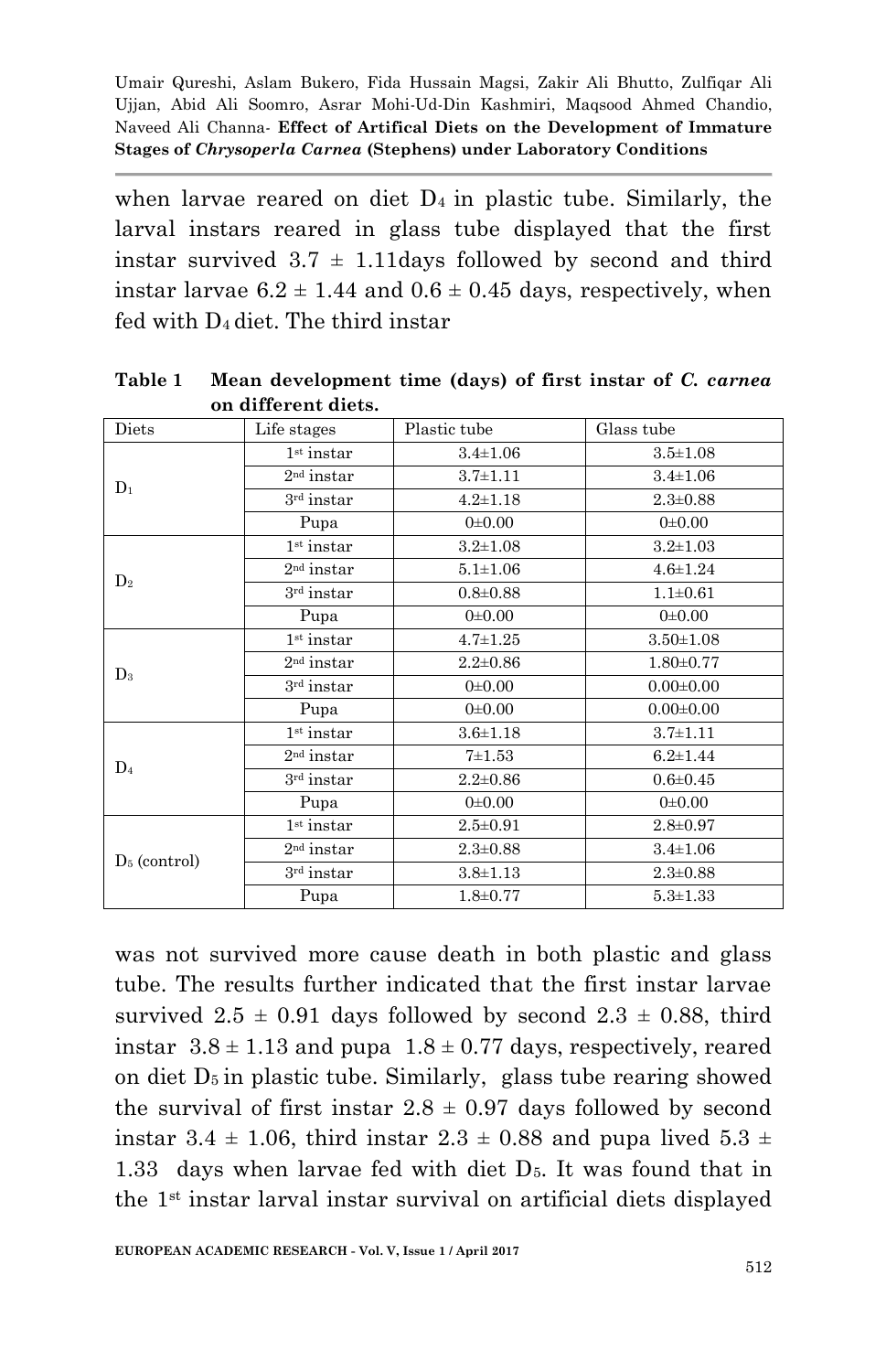that the longest development was recorded in the artificial diet  $D_4$  followed by  $D_1$ ,  $D_2$  and  $D_3$ , respectively. Whereas, the lowest development was observed on diet D<sup>5</sup> (Control). The larval instar lived longer in the plastic tube and shortest in the glass tube on all diets, whereas, pupa lived longer in glass tube as compare to plastic tube reared on  $D_5$  (Control). The analysis of the results showed that there is significant difference in the development period of larval instars and pupal stages when reared on different diets (*P<0.05*).

## **Rearing of second instar larva of** *Chrysoperla carnea* **on different diets.**

The result depicted in Table 2 displayed the development period of second instar larva of *C. carnea* reared on different artificial diets in plastic and glass tube. The second instar larva lived  $3.8 \pm 1.13$  and third instar  $6.80 \pm 2.37$  days reared on diet  $D_1$  in plastic tube. Similarly, the in glass tube it showed that the second and third larval instars lived  $3.2 \pm 1.39$  and  $5.2 \pm 1.39$ 1.70 days, respectively, reared on D<sup>1</sup> diet. The third instar not transformed into subsequent next stage in both plastic and glass tube. The results further indicated that the second instar larvae lived  $5.8 \pm 1.39$  days and third instar  $7.3 \pm 1.70$  days reared on diet  $D_2$  in plastic tube. In glass tube rearing it was observed that the second instar lived  $4.3 \pm 1.20$  days and third instar larva was observed  $5.9 \pm 1.14$  days reared on  $D_2$  diet. The third instar was not survived in both plastic and glass tube and not transform into pupal stage. Furthermore, it was observed that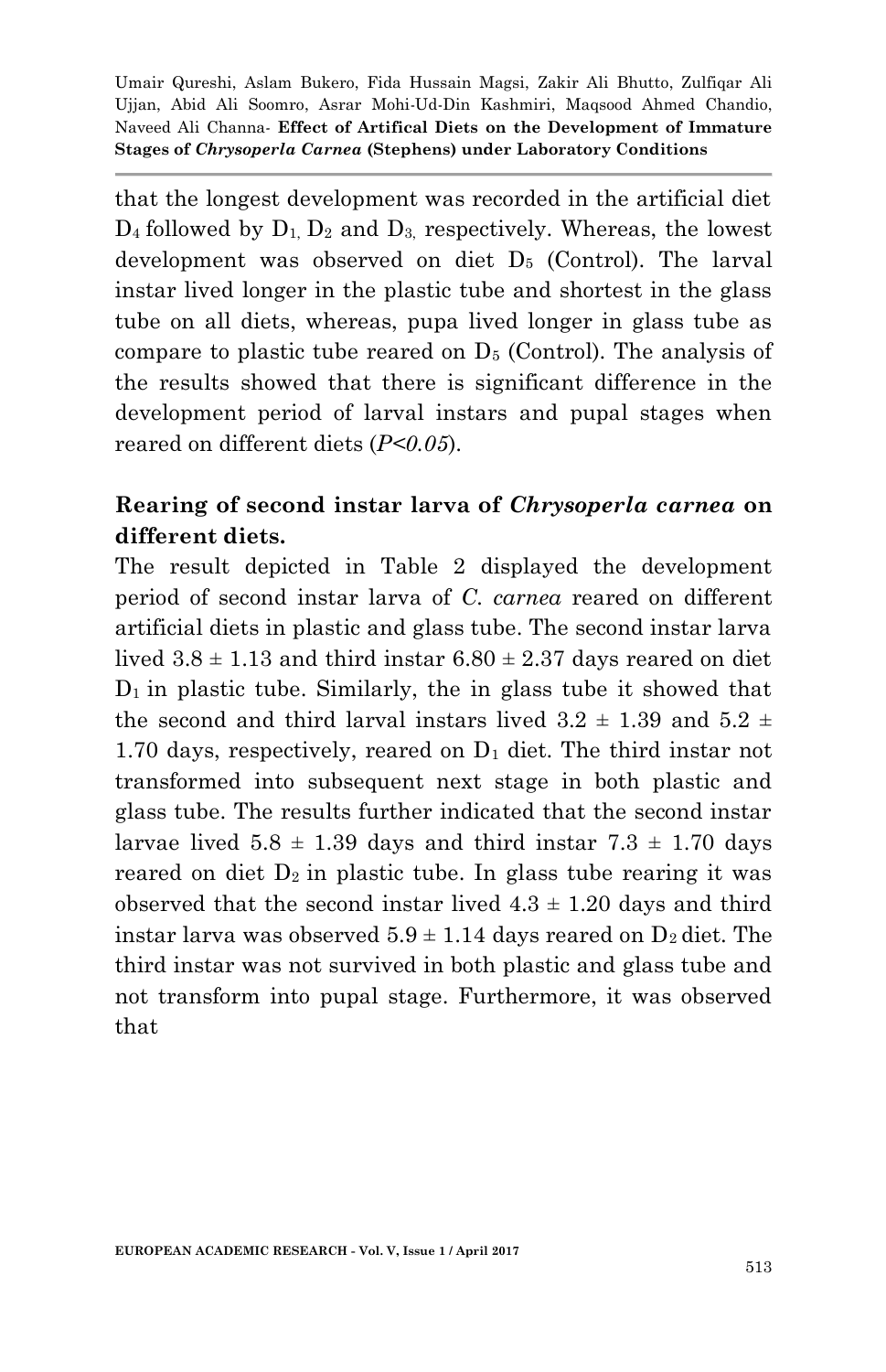| Diets           | Life stages  | <b>Plastic tube</b> | Glass tube      |
|-----------------|--------------|---------------------|-----------------|
| $D_1$           | $2nd$ instar | $3.80 \pm 1.13$     | $3.2 \pm 1.39$  |
|                 | $3rd$ instar | $6.80 \pm 2.37$     | $5.2 \pm 170$   |
|                 | Pupa         | $0.00 \pm 0.00$     | $00\pm 0.00$    |
| D <sub>2</sub>  | $2nd$ instar | $5.80 \pm 1.39$     | $4.30 \pm 1.20$ |
|                 | $3rd$ instar | $7.30 \pm 1.70$     | $5.90 \pm 1.14$ |
|                 | Pupa         | $0.00 \pm 0.00$     | $0.00 \pm 0.00$ |
|                 | $2nd$ instar | $4.20 \pm 1.60$     | $3.45 \pm 1.02$ |
| $D_3$           | 3rd instar   | $3.70 \pm 1.11$     | $2.63 \pm 0.60$ |
|                 | Pupa         | $0.00 \pm 0.00$     | $0.00 \pm 0.00$ |
| $\mathbf{D}_4$  | $2nd$ instar | $6.3 \pm 1.20$      | $5.4 \pm 1.21$  |
|                 | $3rd$ instar | $4.2 \pm 1.48$      | $3.8 \pm 1.68$  |
|                 | Pupa         | $0 \pm 0.00$        | $0 \pm 0.00$    |
| $D_5$ (control) | $2nd$ instar | $3.4 \pm 1.21$      | $4.1 \pm 1.17$  |
|                 | $3rd$ instar | $4.8 \pm 1.26$      | $3.1 \pm 1.06$  |
|                 | Pupa         | $3.3 \pm 0.88$      | $4.7 \pm 1.25$  |

**Table 2 Mean development time (days) of second instar larvae of** *C. carnea* **on different diets.**

second and third instar larvae lived  $4.2 \pm 1.60$  and  $3.7 \pm 1.11$ days, respectively, when larvae fed with diet  $D_3$  in plastic tube. In the plastic tube showed that the second instar larvae lived  $3.45 \pm 1.02$  and third instar larva  $2.63 \pm 0.61$  reared on diet D<sub>3</sub>. The same observation was recorded that the third instar not transformed into next subsequent stages in plastic as well as glass tubes. The results displayed that the second and third instars survived  $6.3 \pm 1.20$  and  $4.2 \pm 1.48$  days, respectively, fed on diet  $D_4$  in plastic tube. In glass tube rearing the second and third instar larvae lived  $5.4 \pm 1.21$  and  $3.8 \pm 1.68$  days, respectively, larvae reared on  $D_4$  diet. The third instar was not transformed into next subsequent stage of *C. carnea*. The results further depicted that second instar larva lived  $3.4 \pm 1.21$ and third instar  $4.8 \pm 1.26$  and pupa lived  $3.3 \pm 0.88$  days, respectively, when fed with diet  $D_5$  in plastic tube. Similarly, the larvae reared into glass tube showed the second instar lived  $4.1 \pm 1.17$  days, third instar  $3.1 \pm 1.06$  and pupa lived  $4.7 \pm 1.25$ days when larvae reared on diet  $D<sub>5</sub>$ . It was observed that in the 2nd instar larval survival was displayed the maximum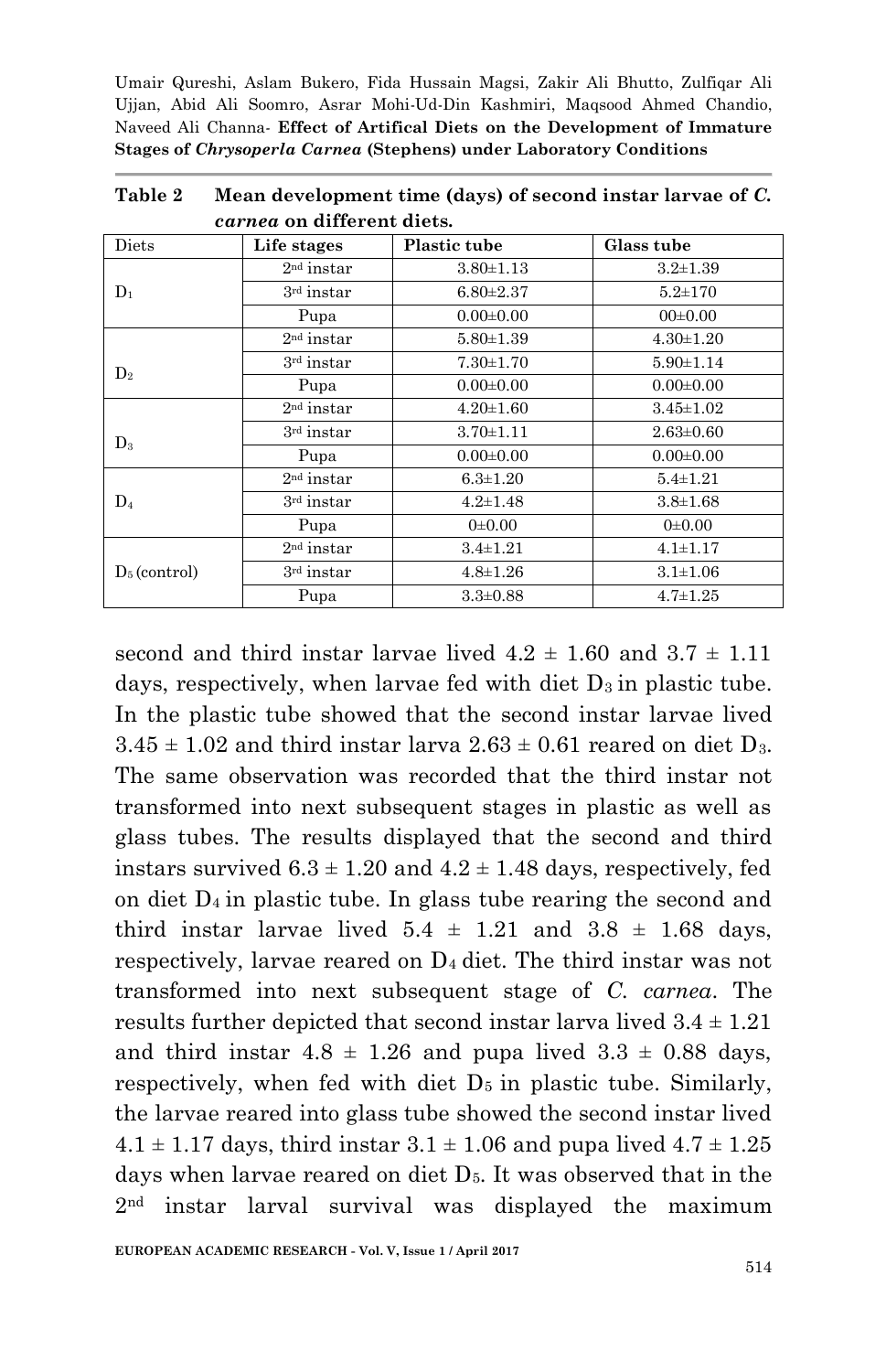development period on the artificial diet  $D_2$  followed by  $D_4$ ,  $D_1$ and  $D_3$  respectively. However, the lowest development was recorded on diet D<sup>5</sup> (Control). The maximum development was seen in the plastic tube and minimum in the glass tube fed on all artificial diets. Therefore, pupal stage survived longest in glass tube and lowest in plastic tube on diet  $D_5$  (Control). The analysis of variance of present results indicated that there is development period of larval instars and pupal stages significantly different when fed with different diets (*P<0.05*).

## **Rearing of third instar larva of** *Chrysoperla carnea* **on different diets.**

The result described in Table 3 showed that the development time of third instar larvae of *C. carnea* fed with artificial diets in plastic as well as glass tube. The results indicated that third instar larvae lived 7.8  $\pm$  1.81 days after that it transform successfully into next subsequent stage pupa lived  $3.0 \pm 0.82$ days when fed with diet  $D_1$  in plastic tube. However, the third larval instars lived  $5.8 \pm 2.24$  and pupa survived  $2.6 \pm 0.63$ days, reared on  $D_1$  diet in glass tube. The results of present study indicated that the third instar larvae lived  $8.4 \pm 2.48$  days reared on diet  $D_2$  in plastic tube. Whereas, the glass tube rearing showed that third instar larva survived  $7.7 \pm 1.60$  days fed with diet  $D_2$  diet. The third instar was not survived further in both plastic and glass tube and not transform into pupal stage. Moreover, it was observed that third instar larvae survived  $7.1 \pm 1.76$  and pupa lived  $2.5 \pm 0.71$  days, when larvae reared on diet  $D_3$  in plastic tube. In the glass tube reared third instar larvae lived  $6.12 \pm 1.97$ days and pupa showed  $1.97 \pm 0.55$ fed with diet D3. The results further revealed that third instar larvae lived 6.6  $\pm$  1.88 and pupae developed adult after 3.2  $\pm$ 0.63 days when fed with diet  $D_4$  in plastic tube. The similar diet was provided in glass tube third instar larvae survived  $5.1 \pm$ 1.83 days on D4 diet. The third instar larva was not transformed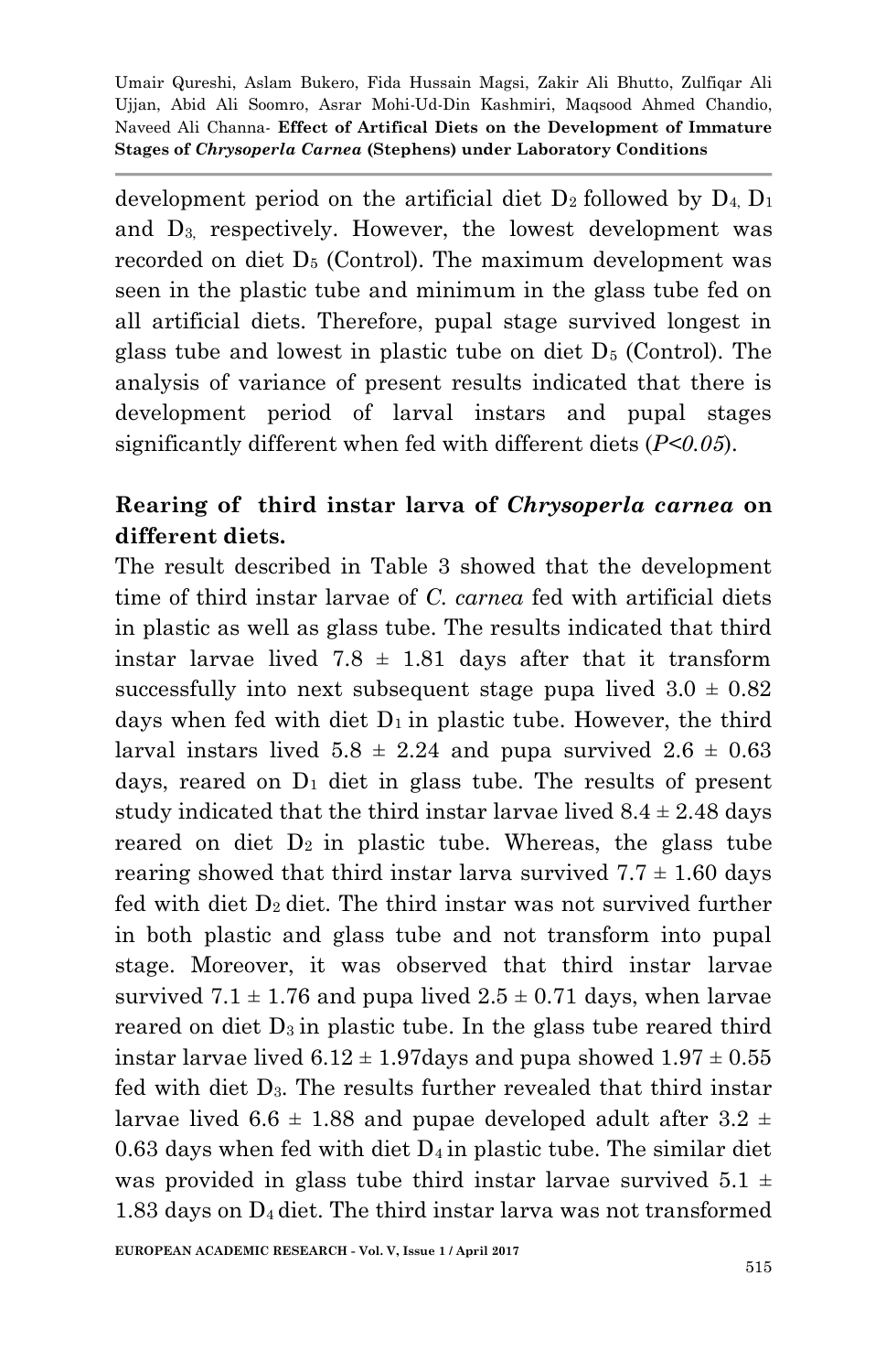into subsequent stage. The results depicted that third instar lived  $5.4 \pm 1.34$  and pupa lived  $2.5 \pm 0.91$  days reared on diet  $D_5$ in plastic tube. In the glass tube rearing it displayed that third instar lived  $4.7 \pm 1.25$  and pupa  $5.1 \pm 1.30$  days when fed on diet  $D_5$ . The findings of present result indicated the  $3<sup>rd</sup>$  instar larval lived longer when fed with artificial diet  $D_2$  followed by  $D_1$ ,  $D_3$  and  $D_4$ , respectively. Therefore, the lowest development time was observed on diet D<sub>5</sub> (Control). Furthermore, it was also defined that plastic tube reared larvae passed maximum time in development as compare to glass tube on all artificial diets. The analysis of variance showed that there is significant difference in the larval and pupal development when reared on different diets (*P<0.05*).

**Table 3 Mean development time (days) of third instar larvae of** *C. carnea* **on different diets.**

| Diets           | Life stages  | <b>Plastic tube</b> | Glass tube      |
|-----------------|--------------|---------------------|-----------------|
| $D_1$           | $3rd$ instar | $7.80 \pm 1.81$     | $5.8\pm2.24$    |
|                 | Pupa         | $3.00 \pm 0.82$     | $2.6 \pm 0.63$  |
| $\mathrm{D}_2$  | $3rd$ instar | $8.40 \pm 2.48$     | $7.70 \pm 1.60$ |
|                 | Pupa         | $0.00 \pm 0.00$     | $0.00 \pm 0.00$ |
| $D_3$           | $3rd$ instar | $7.10 \pm 176$      | $6.12 \pm 197$  |
|                 | Pupa         | $2.50 \pm 0.71$     | $1.97 \pm 0.55$ |
| $\mathrm{D}_4$  | $3rd$ instar | $6.60 \pm 1.88$     | $5.10 \pm 1.83$ |
|                 | Pupa         | $3.20 \pm 0.63$     | $0.00 \pm 0.00$ |
| $D_5$ (control) | $3rd$ instar | $5.4 \pm 1.34$      | $4.7 \pm 1.25$  |
|                 | Pupa         | $2.5 \pm 0.91$      | $5.1 \pm 130$   |

### **Survival percentage of first instar larva of** *Chrysoperla carnea* **on different diets.**

The result further revealed that Fig.1 indicated that in first instar larval development period the highest survivor % was recorded in the first instar (90.0%), second instar (82.0%), third instar (78.0%) and pupa (75.0%) in plastic tube rearing on  $D_5$ (control), whereas, in glass tube rearing on same diet this showed that survivor % of first instar (95.0%), second instar (85.0%), third instar (81.0%) and pupa (76.0%). In all artificial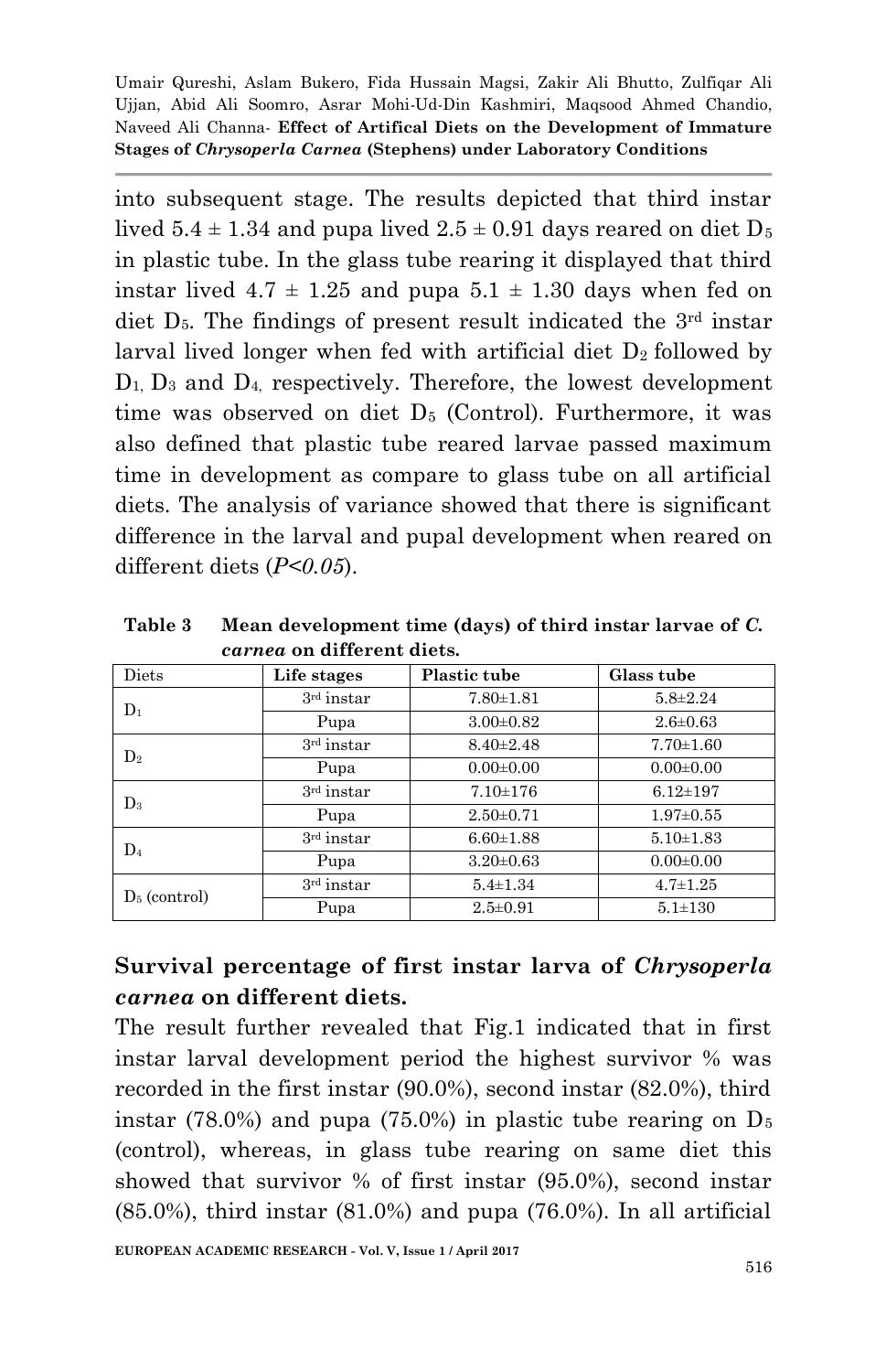diets showed that maximum survivor % of larvae of *C. carnea* was obtained in first instar followed by second and third instar, respectively. Third instar not survivor more and found unable to transform in the subsequent stage.

### **Survival percentage of second instar larva of**  *Chrysoperla carnea* **on different diets.**

The result presented Fig.2 displayed that in second instar larval development period, the highest survivor % was observed the second instar (85.0%), third instar (80.0%) and pupa  $(76.0%)$  in plastic tube fed on diet  $D<sub>5</sub>$  (control), while, in glass tube rearing on same diet it indicated that survivor % of second instar (80.0%), third instar (74.0%) and pupa (72.0%). The results further revealed that the maximum survivor % of larvae of *C. carnea* was found in second and third instar when fed with artificial diets. This study also showed that third instar not survived more to transform into next subsequent stage.

### **Survival percentage of third instar larva of** *Chrysoperla carnea* **on different diets.**

The result described in Fig. 3 displayed that during the development of third instar larval, the highest survivor % was found in third instar (90.0%) and pupa (86.0%) in plastic tube when larvae reared on diet  $D_5$  (control), while, in glass tube rearing on same diet this showed that survivor % of third instar (88.0%) and pupa (81.0%). Furthermore, it was observed that the maximum survivor % of third instar larvae of *C. carnea* was found when reared on artificial diets. However, maximum survival % of pupa was recorded on diet  $D_1$  followed by  $D_3$  and  $D_4$ , respectively. Therefore third instar reared on diet  $D_2$  was not to transform into next stage.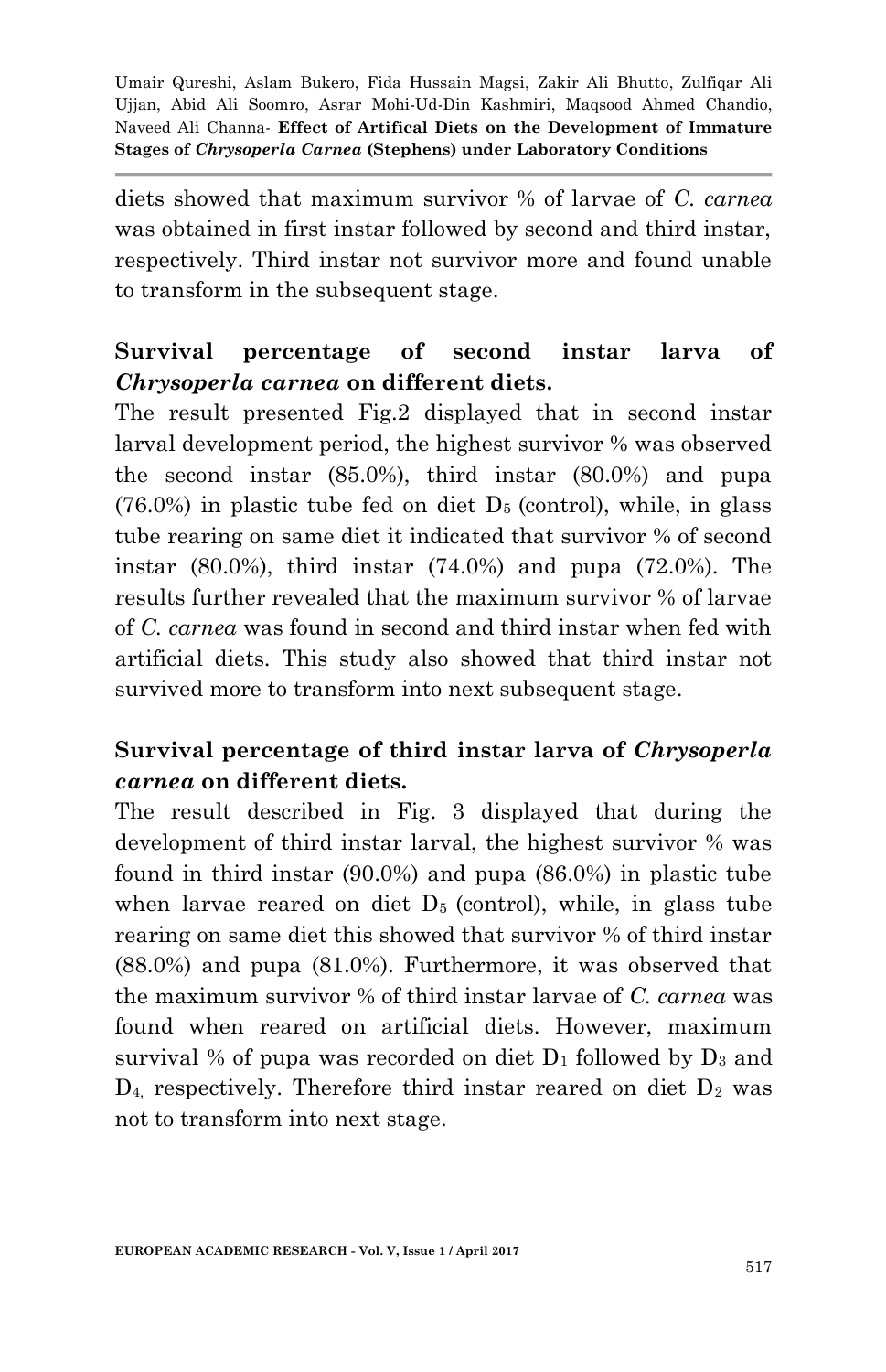



**Fig. 2 Survival percentage of second instar larvae of** *C. carnea* **reared on artificial diets**



#### **Fig. 3 Survival percentage of third instar larvae of** *C. carnea* **reared on artificial diets**

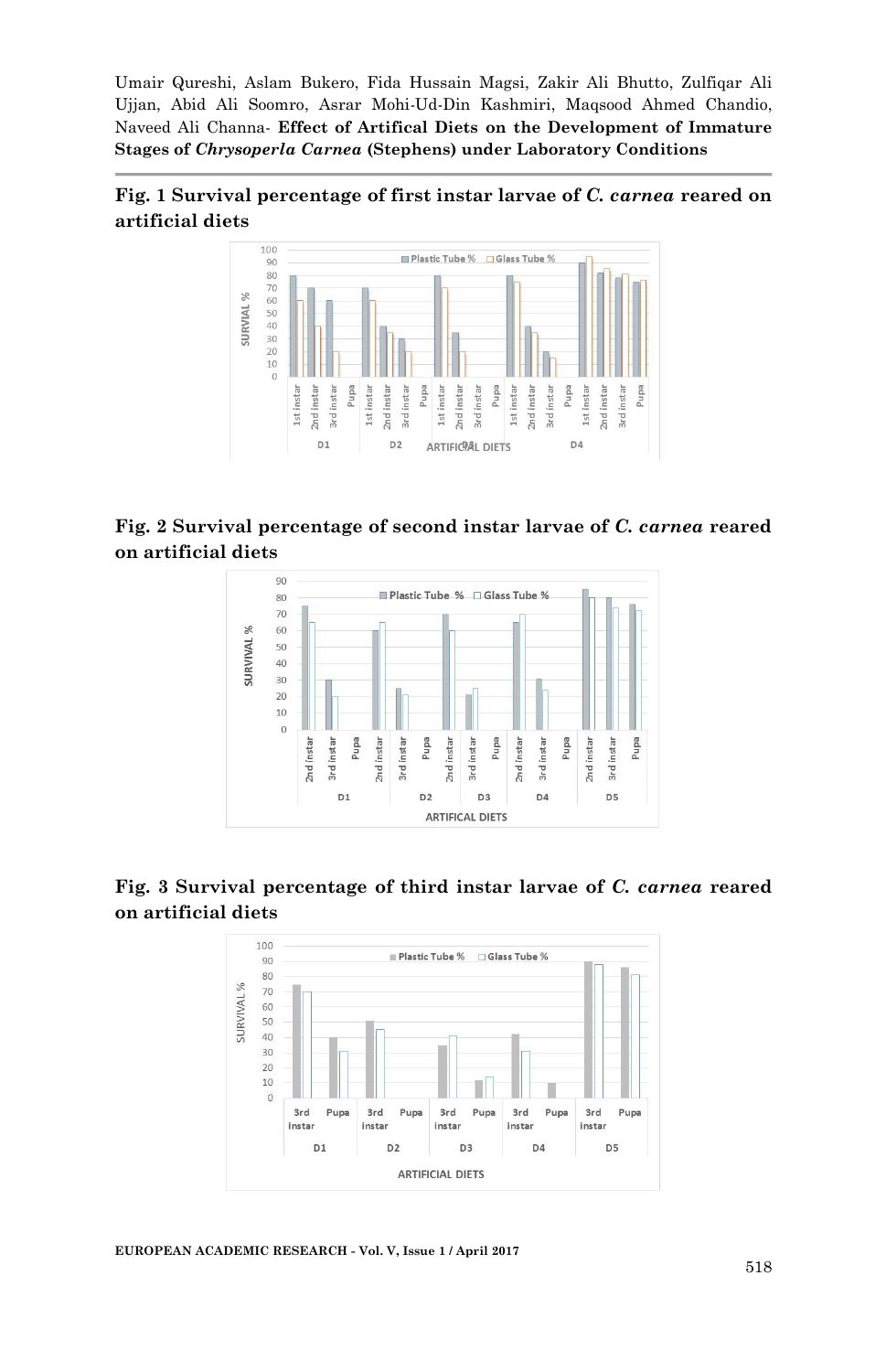#### **DISCUSSION**

The findings of present study indicated that 1<sup>st</sup> instar larval instar rearing on artificial diets displayed that the longest development was recorded in the artificial diet  $D_4$  followed by  $D_1$ ,  $D_2$  and  $D_3$ , respectively. Whereas, the lowest development was observed on diet  $D_5$  (Control). The larval instar lived longer in the plastic tube and shortest in the glass tube on all diets, whereas, pupa lived longer in glass tube as compare to plastic tube reared on  $D_5$  (Control). The results further revealed that in the 2nd instar larval survival was displayed the maximum development period on the artificial diet  $D_2$  followed by  $D_4$ ,  $D_1$ and D3, respectively. However, the lowest development was recorded on diet  $D_5$  (Control). The maximum development was seen in the plastic tube and minimum in the glass tube fed on all artificial diets. Therefore, pupal stage survived longest in glass tube and lowest in plastic tube on diet  $D<sub>5</sub>$  (Control). The findings of present result indicated the 3rd instar larval lived longer when fed with artificial diet  $D_2$  followed by  $D_1$ ,  $D_3$  and  $D_4$ , respectively. Therefore, the lowest development time was observed on diet D<sup>5</sup> (Control). Furthermore, it was also defined that plastic tube reared larvae passed maximum time in development as compare to glass tube on all artificial diets. The result further depicted that the highest survivor % was recorded in the first, second, third instar and pupa reared in plastic and glass tube on diet  $D_5$  (control). The maximum survivor % of larvae of *C. carnea* was obtained in first instar followed by second and third instar, respectively reared on artificial diets, while third instar not survivor more and found unable to transform in the subsequent stage. Furthermore, it was observed that the maximum survivor % of third instar larvae of *C. carnea* was found when reared on artificial diets. However, maximum survival % of pupa was recorded on diet  $D_1$ followed by  $D_3$  and  $D_4$ , respectively. Therefore third instar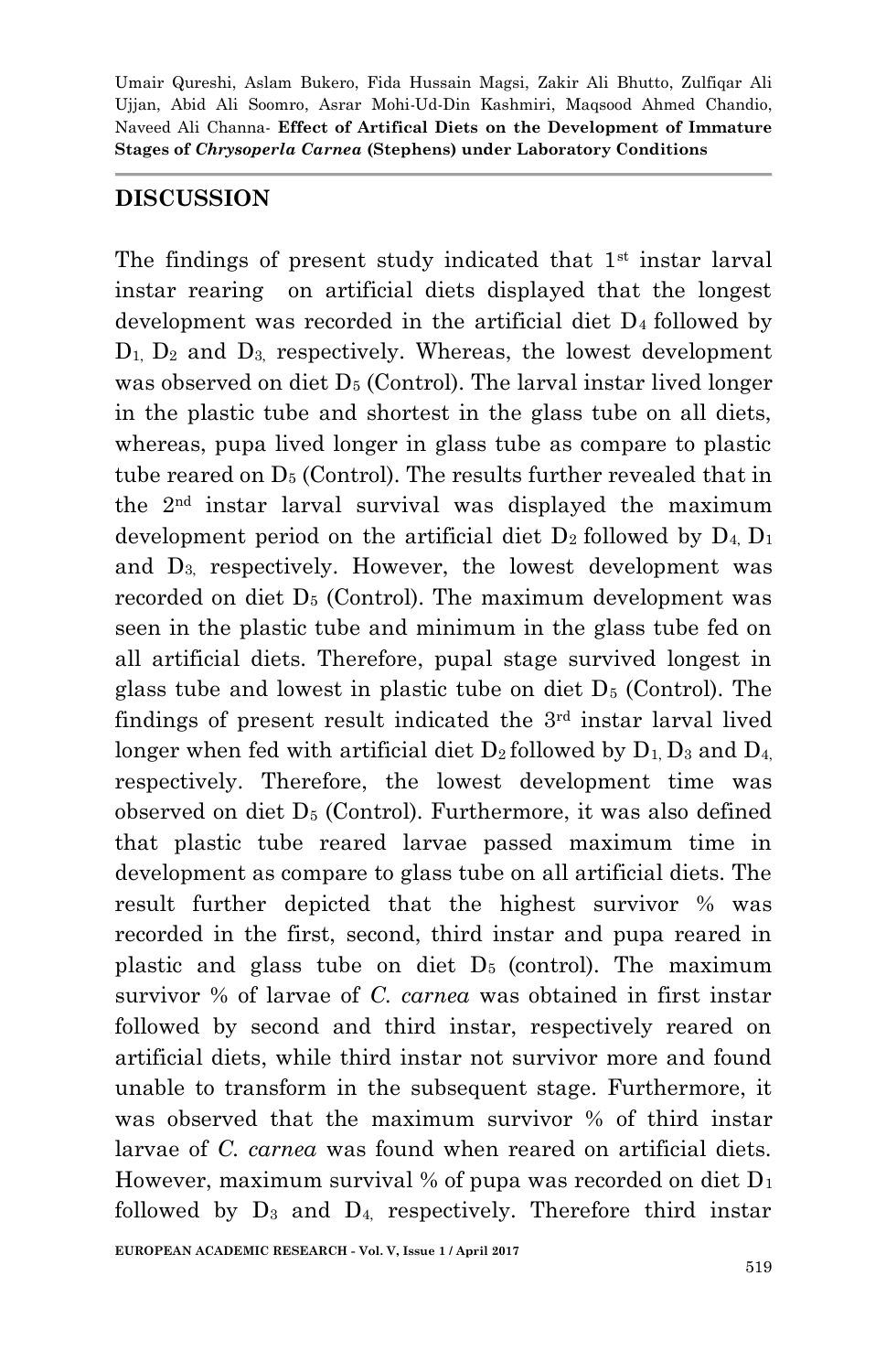reared on diet  $D_2$  was not to transform into next stage. The findings of present study have more or less conformity with those of [9] reared 10 generations on larval semi-synthetic diets containing egg yolk (32.3%), honey (16.1%), soybeans hydrolyzed powder (1.3%), water (38.7%), yeast extract (1.3%), petroleum jelly (0.7%) and paraffin wax (9.6%). Larval developmental period was recorded longer on semi-synthetic diet than on *C. cephalonica* eggs. There were two different means of *C. carnea* reared on semi-synthetic diet and *C. cephalonica* eggs were 56.7 and 82.5%, respectively. As *C. carnea* was developed, food consumption was also increased. First larval stage of *C. carnea* fed more on *Aphis gossypii* nymph, sterilized eggs of *C. cephalonica* than on *H. armigera* 54.05, 53.90 and 43.05, respectively. [4] evaluated the different biological parameters on adult diet of *C. carnea*. (A) pollen grains + honey distilled water, (B) honey distilled water, (C) royal jelly and pollen grains + honey distilled water and (D) royal jelly + honey distilled water. The overall results of egg hatching, larval survival rate, pupal survival rate, adult emergence and overall developmental period from egg to adult (89.3%, 92.6%, 95.1%, 98.1% and 77%) were observed in treatment (D), respectively. Pre-ovipositional period, longovipositional period and shortest total development duration (3.6, 14, and 19.3 days) were recorded on treatment (D), respectively. Highest values of net reproductive rate, intrinsic rate of natural increase, and finite rate of increase were also recorded on treatment (D). [5] reported that Crysoperla is predator of soft bodied insect pests. Therefore, *C. carnea* was reared on artificial diets to compare with natural diets. *Aphis craccivora* and eggs of Corcyra cephalonica were used as artificial diet. Artificial diets having some composition were used, in diet 1 (eggs and ginger) and in diet 2 (chemical antimicrobials and egg yolk). The predator population was significantly higher in diet 1, as compare to diet 2. On diet 2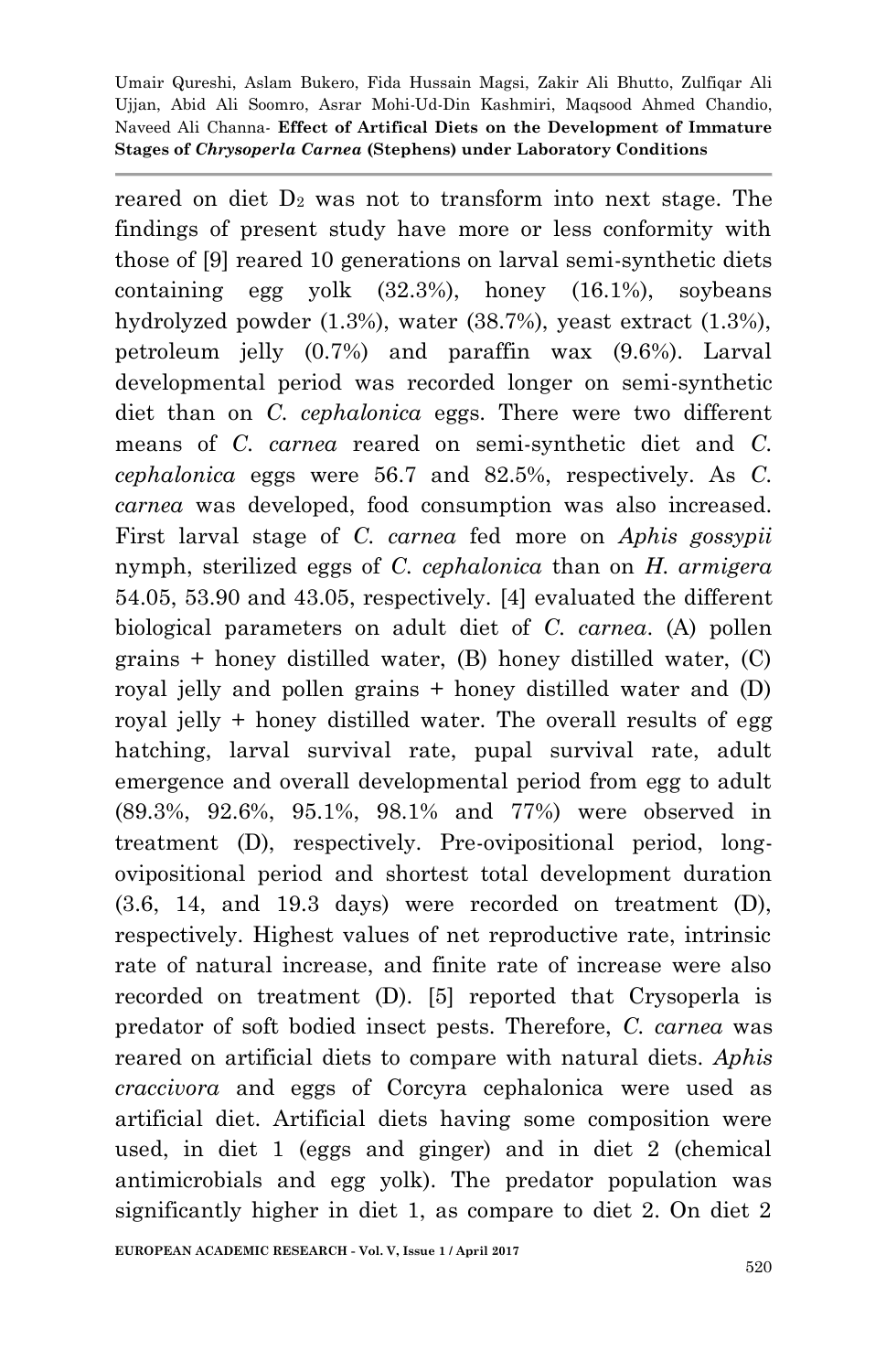higher pupal period was observed. In the head capsule and in body length there were no significant. IN the third instar body length was higher with diet of *C. cephalonica* eggs. Whereas, the emergence % of adult no difference were found in both diets. Therefore, diet 1 is suggested for rearing due to significantly higher population.

#### **CONCLUSION**

First and second larval instars of *C. carnea* were survived separately on artificial diets in less numbers but after third instar it was not transformed into subsequent stage. Third instar larvae were successfully reared on artificial diets and transformed into pupation only reared on  $D_1$ ,  $D_3$  and  $D_4$ . respectively. The highest survival % of  $1<sup>st</sup>$ ,  $2<sup>nd</sup>$ ,  $3<sup>rd</sup>$  and pupae were recorded when reared on diet  $D<sub>5</sub>$  (control) as compare to artificial diets. The larval instars lived shorter when reared in glass tube as compared to plastic tube.

## **Literature cited**

- 1. James, C. 2003. Global Status of Commercialized transgenic crops, ISSA Briefs No. 30, ITHACA, ISAAA.
- 2. Legaspi, J.C., Carruthers, R.I and D.A Nordlund. 1994. Life history of *Crysoperla rufilabris* (Neuroptera: Chrysopidae) provided sweet potato whitefly *Bemisia tabaci* (Homoptera: Aleyrodidae) and other food. Biological control 4, 178-184.
- 3. Michaud, J.P. 2001. Evaluation of Green Lacewings *Chrysoperla plorabunda* Fitch (Neuroptera: Chrysopidae) for augmentative release against brown citrus aphid *Toxoptera citricida* in citrus. Journal of Applied Entomology. 125, 383-388.